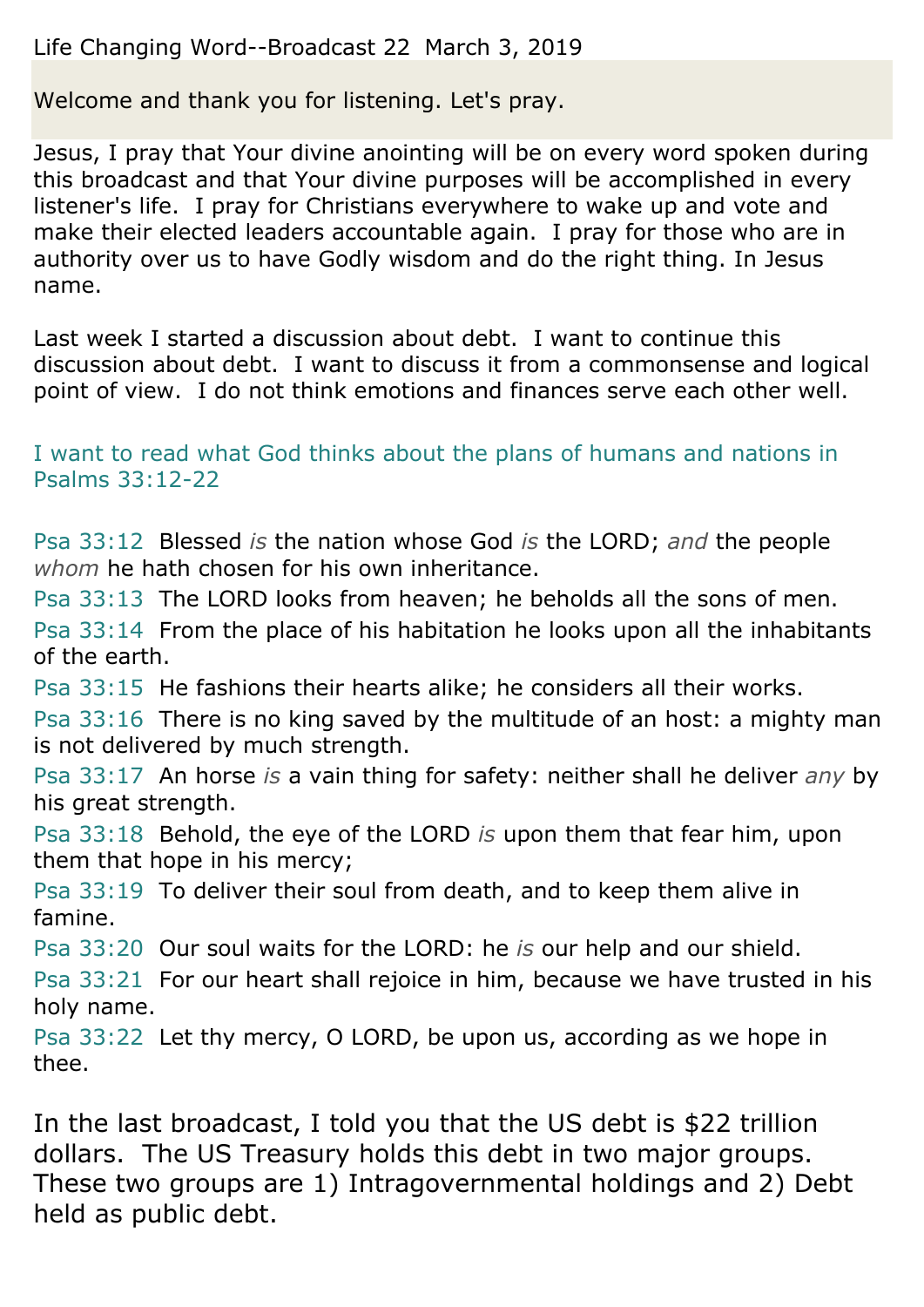Let's start with intragovernmental debt. There are 230 federal agencies that hold \$5.9 trillion or 27 percent of the national debt. If you are like me, I want to know why our government owes Itself money.

Well as an account, I will give you the short answer. They are legally manipulating the funds. That means the government takes in taxes to one agency, for example, the Social Security Trust Fund. This agency actually takes in excess cash and buys US Treasury's. But why would the Social Security Trust Fund buy US Treasury notes. Because once the money is in US Treasury notes it can be transferred to the general fund and spent.

Now as a senior citizen on social security this really annoys me, because the politicians are threatening to cut social security benefits, when the truth is that social security taxes actually raises more money than is needed to pay senior's the benefits. That is the definition of a trust fund. The trust has an obligation to protect the money entrusted to it and to handle the money in the best interest of the beneficiary.

But the Washington politicians are not taking the excess cash and putting it into an interest bearing account and saving it for future needs of the actual beneficiaries. No the politicians have created a legally viable way to take our hard earned tax dollars that should more than cover our seniors' retirement benefits for years to come and they have diverted those entrusted tax dollars to the general fund to be spent.

As a business person in accounting and helping clients set up trust funds, if I had handled my fiduciary responsibilities like the government handles its duties to the public monies held in trust, I would be called unethical and probably face some legal action.

However, the politicians will argue that when social security needs that money, they will say it is invested in US Treasury's and all they have to do is redeem the treasury notes for the needed cash to pay benefits. However, what the politicians do not tell you, is that in order to raise the cash to cover the treasury notes that social security holds that the government must increase taxes on the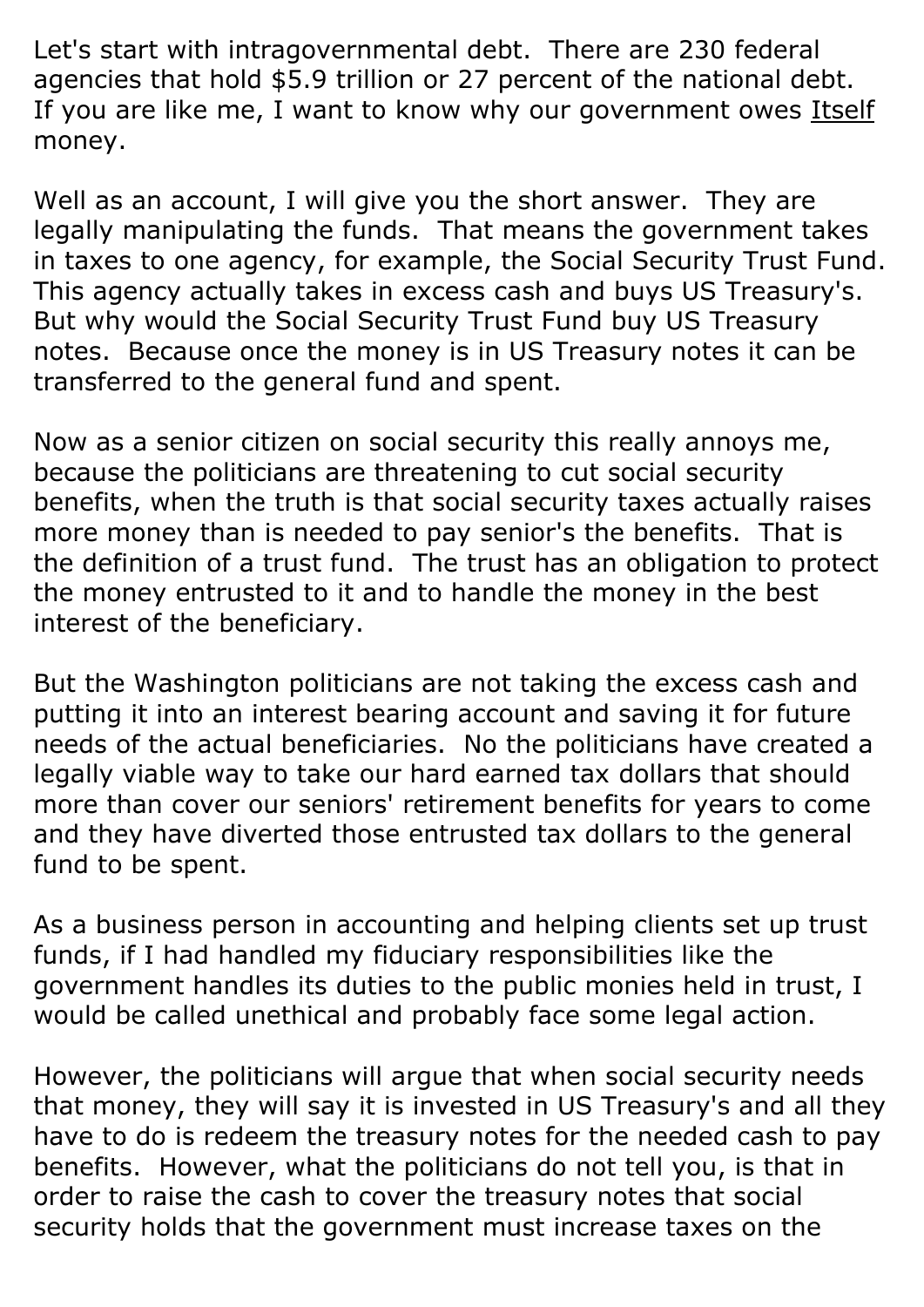public elsewhere or issue more debt to give the agency the cash they need to continue operating.

Now I want to itemize the agencies within our government that make up that \$5.9 trillion dollars of intragovernmental debt, because the politicians are doing this practice with several agencies.

- Social Security Trust Fund and Federal Disability Insurance Trust Fund owes \$2.8 trillion dollars
- Office of personnel management retirement fund owes \$989 billion dollars
- Military Retirement Fund owes \$829 billion.
- Medicare and other federal hospital and medical trusts funds owe \$277 billion
- All other retirement funds owe \$192 billion

Cash on hand to fund federal government operations owe \$633 billion

Did you notice that most of these agencies that are swapping their excess cash for US Treasuries are monies collected from hard working US citizens and our veterans to provide retirement and disability benefits when we are no longer able to work.

These are not FREE benefits, these are benefits that we have been ordered by law to pay into government managed trust accounts to provide for us when we need them most. But when we actually need to draw our retirement benefits then the politicians want to make us pay more for services and cut the benefits promised to us years ago.

This is why we, as a nation, need to stop giving the government and the politicians more control over our money and lives. We need to stop believing that the government can take better care of us than we can take care of ourselves.

We need to look for political candidates that want to limit government and government spending and government involvement in our lives. I think history has demonstrated that the government does not work for the common man's best interest, but they are too heavily influenced by big spending lobbyist that can convince them to spend our money on pet projects that only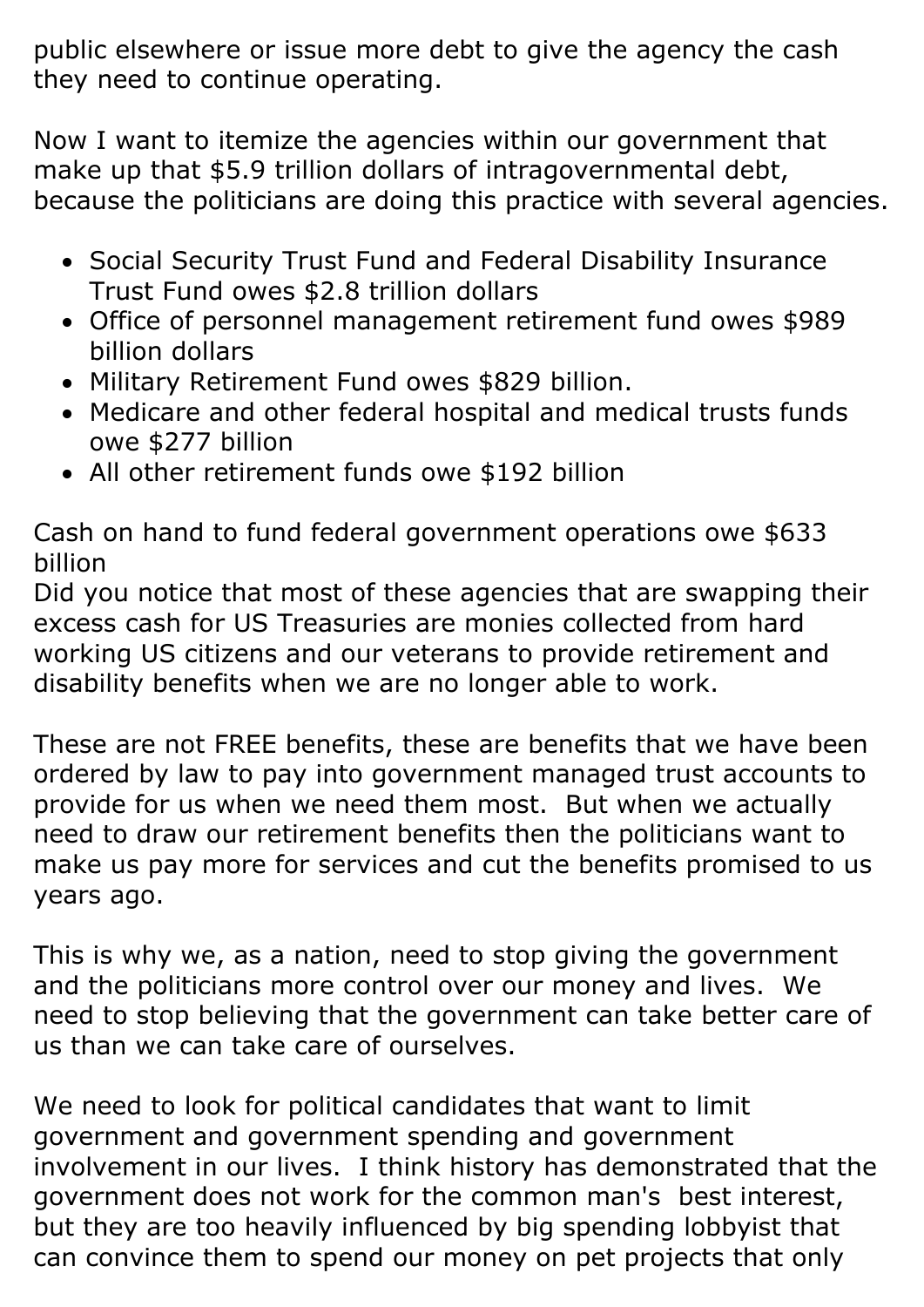benefit the special interest groups that can afford to make big campaign contributions.

The next group that makes up our national debt is called public debt. This portion of national debt is \$16.1 trillion dollars.

- Of this debt foreign governments, sovereign and hedge funds holds 30 percent of it.
- Individual investors and banks holds 15 percent of it.
- Our own Federal Reserve holds 12 percent of it.
- Mutual Funds hold 9 percent of it.
- State and local governments own 5 percent of it.
- Other holders of our national debt are pension funds, savings bonds, insurance companies, corporate and non-corporate businesses, brokers and dealers, and various other investors make up the remaining trillions in debt.

Now I know I have provided a lot of numbers. Probably you just want to know how does this debt crisis affect me personally. Well if you did not notice, nearly HALF of the US debt is in retirement accounts like social security, retirement and pension funds. So if the United States ever defaults on its debts, the ones that will be hurt the worst are US citizens and their social security retirement and pension accounts.

In other words, the politicians are legally taking your money and saying that it will be there for your retirement, but if they keep managing our national finances by over spending and borrowing from foreign investors and manipulating the books, I fear that the US financial house of cards will come tumbling down. It is just a matter of time. The time is for Americans, especially Christian Americans to wake up and make our politicians accountable again.

But I saved the most interesting scenario for last. Why does the nation's central bank, the Federal Reserve own US Treasury notes? There is no financial reason for the Fed to own treasuries, but beginning in 2007 and continuing up until recently the Fed doubled its holdings.

The Fed purchased about \$2 trillion in treasuries to stimulate the economy during the 2008 financial crisis. This is called quantitative